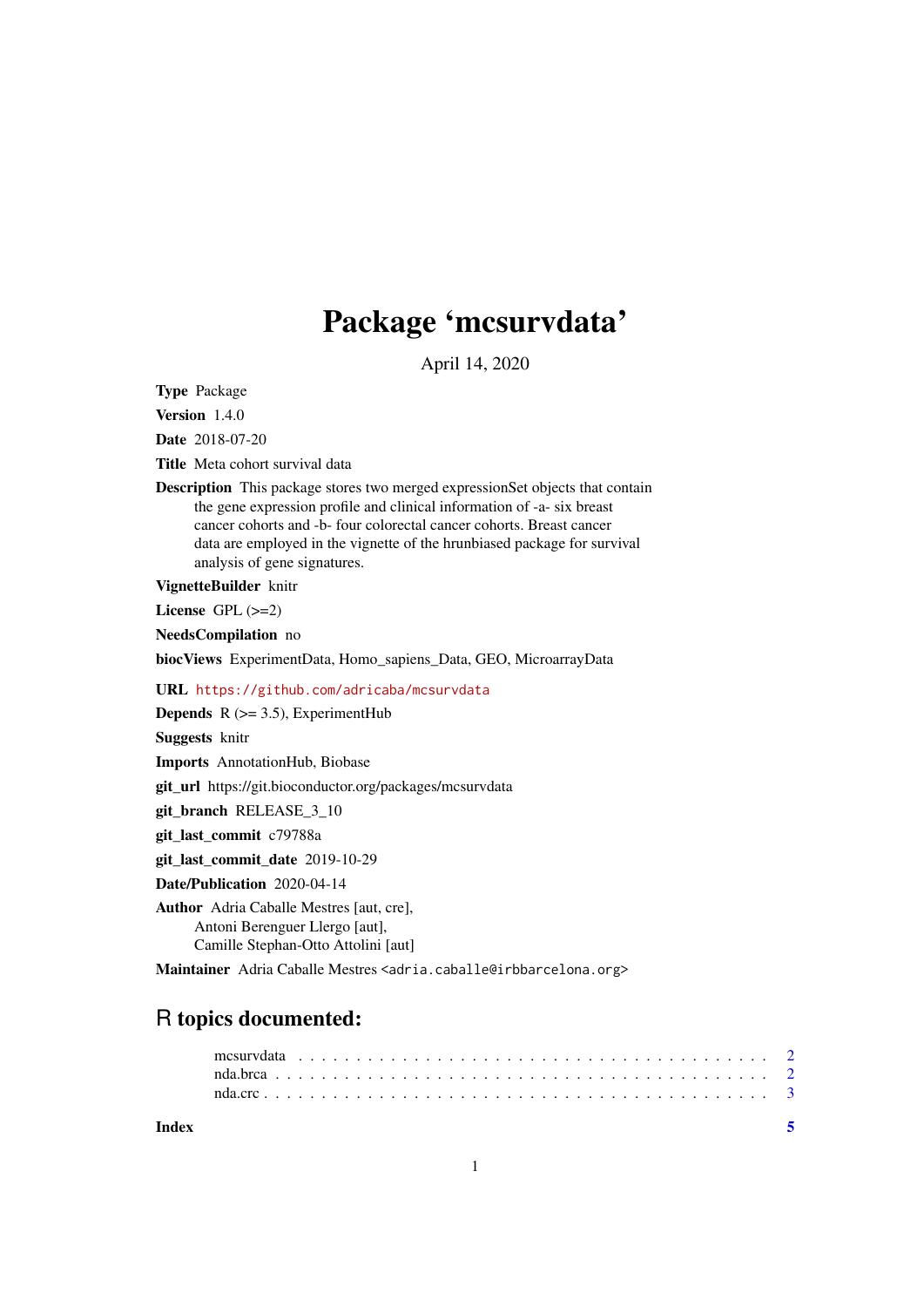<span id="page-1-0"></span>

#### Description

Contains the processed gene expression data and clinical data from six breast cancer studies [nda.brca](#page-1-1) as well as from four colon cancer studies [nda.crc](#page-2-1).

#### Details

ExpressionSet objects with merged data

#### Examples

```
library(ExperimentHub)
eh <- ExperimentHub()
nda.brca <- query(eh, "mcsurvdata")[["EH1497"]]
nda.crc <- query(eh, "mcsurvdata")[["EH1498"]]
```
<span id="page-1-1"></span>nda.brca *Processed gene expression data and clinical information of six breast cancer cohorts*

# Description

Processed gene expression data and clinical data of 2294 patients from six breast cancer studies. These include GSE1456, GSE2034, GSE2990, GSE3494, GSE7390 and the metabric. Normalization is done by adjusting each gene by technical covariates such as Eklund metrics and scanning day in basis of a mixed effects model. Data merging is done by standardizing the gene expression matrix of GSE1456, GSE2034, GSE2990, GSE3494 and GSE7390 to a reference dataset (metabric). Only ER+ samples are included. Data in this package are used for the hrunbiased R package vignette

# Details

ExpressionSet object with merged data from studies:

- GSE1456
- GSE2034
- GSE2990
- GSE3494
- GSE7390
- metabric

# Author(s)

Adria Caballe Mestres, Antoni Berenguer Llergo, Camille Stephan-Otto Attolini.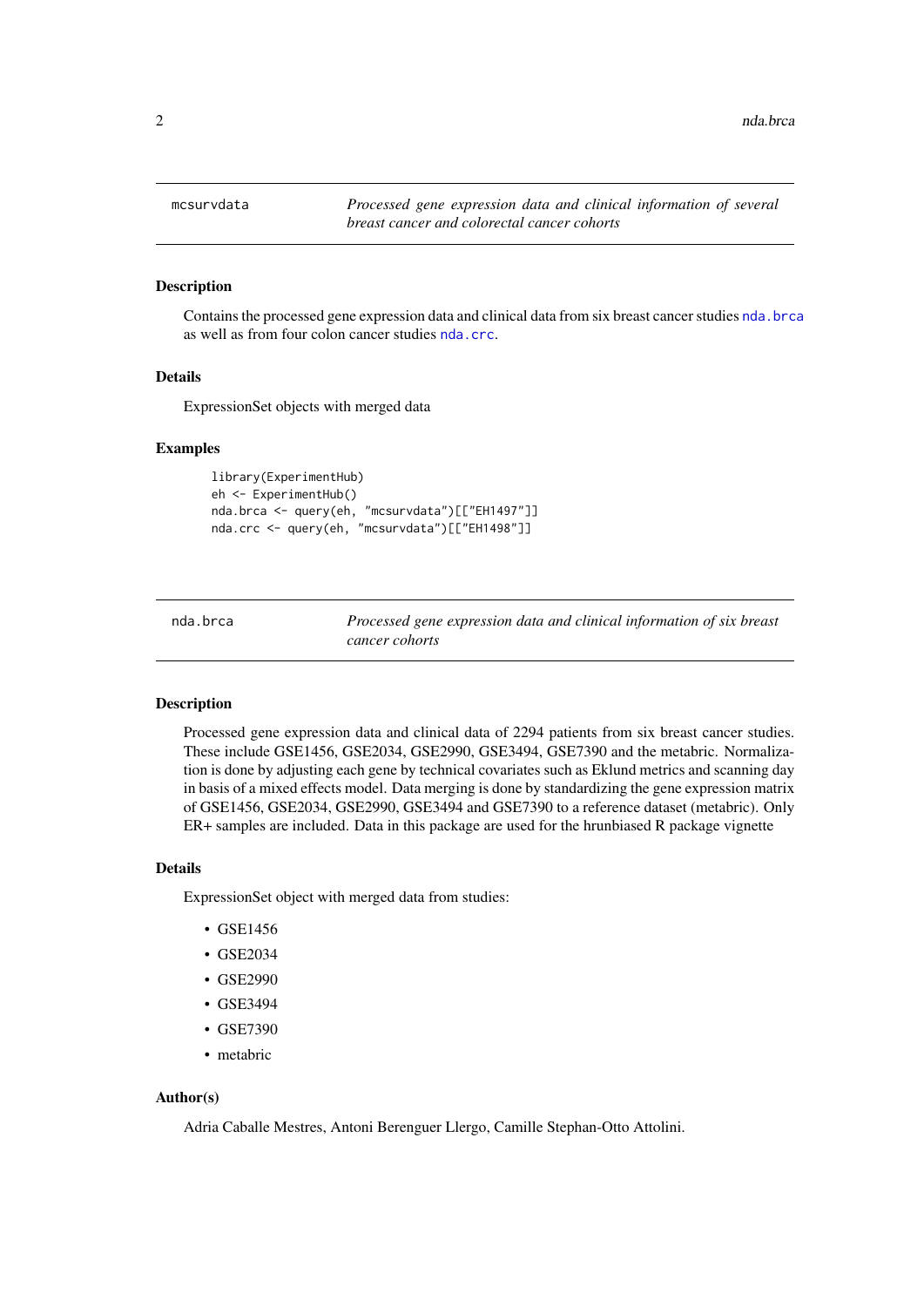#### <span id="page-2-0"></span>nda.crc 3

#### References

Caballe Mestres A, Berenguer Llergo A and Stephan-Otto Attolini C. Adjusting for systematic technical biases in risk assessment of gene signatures in transcriptomic cancer cohorts. bioRxiv (2018).

Eklund A. and Szallasi Z. Correction of technical bias in clinical microarray data improves concordance with known biological information. Genome Biology 9, R26 (2008).

Pawitan, Y. et al. Gene expression profiling spares early breast cancer patients from adjuvant therapy: derived and validated in two population-based cohorts. Breast Cancer Research 7, R953 (2005).

Wang, Y. et al. Gene-expression profiles to predict distant metastasis of lymph-node-negative primary breast cancer. The Lancet 365, 671-679 (2005).

Sotiriou, C. et al. Gene Expression Profiling in Breast Cancer: Understanding the Molecular Basis of Histologic Grade To Improve Prognosis. JNCI: Journal of the National Cancer Institute 98, 262-272 (2006).

Miller, L. D. et al. From The Cover: An expression signature for p53 status in human breast cancer predicts mutation status, transcriptional effects, and patient survival. Proceedings of the National Academy of Sciences 102, 13550-13555 (2005).

Desmedt, C. et al. Strong Time Dependence of the 76-Gene Prognostic Signature for Node-Negative Breast Cancer Patients in the TRANSBIG Multicenter Independent Validation Series. Clinical Cancer Research 13, 3207-3214 (2007).

Curtis, C. et al. The genomic and transcriptomic architecture of 2,000 breast tumours reveals novel subgroups. Nature 486, 346-352 (2012).

#### Examples

```
library(ExperimentHub)
eh <- ExperimentHub()
nda.brca <- query(eh, "mcsurvdata")[["EH1497"]]
```
# survival info cbind(nda.brca\$evn,nda.brca\$tev)

<span id="page-2-1"></span>nda.crc *Processed gene expression data and clinical information of four colon cancer cohorts*

#### **Description**

Processed gene expression data and clinical data of 914 patients from four colorectal cancer studies. These include GSE14333, GSE33113, GSE37892 and GSE39582. Normalization is done by adjusting each gene by technical covariates such as Eklund metrics and scanning day in basis of a mixed effects model. Data merging is done by standardizing the gene expression matrix of GSE14333, GSE33113 and GSE37892 to a reference dataset (GSE39582). Only MSS samples are included.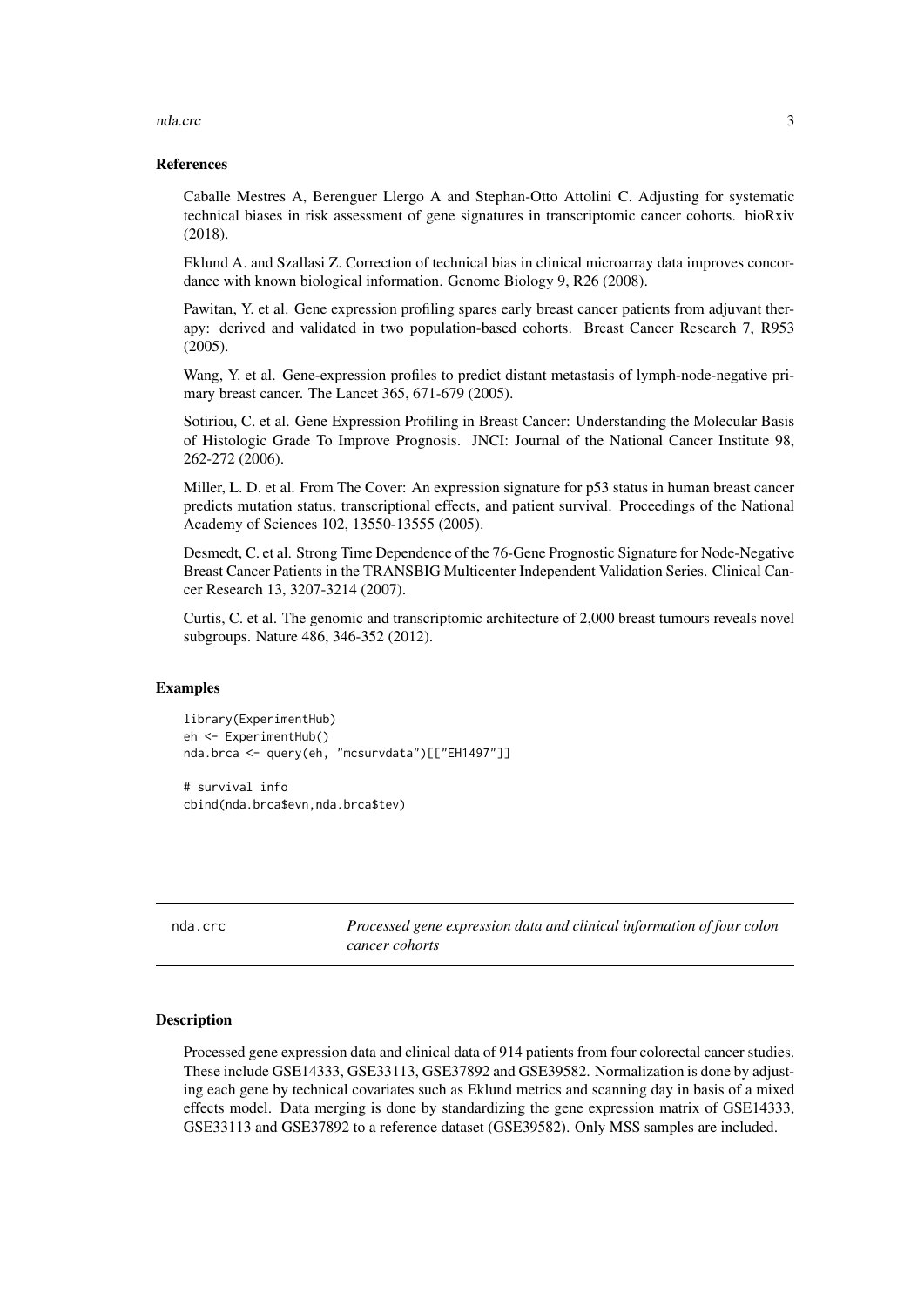and the contract of the contract of the contract of the contract of the contract of the contract of the contract of the contract of the contract of the contract of the contract of the contract of the contract of the contra

# Details

ExpressionSet object with merged data from studies:

- GSE14333
- GSE33113
- GSE39582
- GSE37892

#### Author(s)

Adria Caballe Mestres, Antoni Berenguer Llergo, Camille Stephan-Otto Attolini.

#### References

Caballe Mestres A, Berenguer Llergo A and Stephan-Otto Attolini C. Adjusting for systematic technical biases in risk assessment of gene signatures in transcriptomic cancer cohorts. bioRxiv (2018).

Eklund A. and Szallasi Z. Correction of technical bias in clinical microarray data improves concordance with known biological information. Genome Biology 9, R26 (2008)

Jorissen, R. N. et al. Metastasis-Associated Gene Expression Changes Predict Poor Outcomes in Patients with Dukes Stage B and C Colorectal Cancer. Clinical Cancer Research 15, 7642-7651 (2009).

De Sousa E Melo, F. et al. Methylation of cancer-stem-cell-associated wnt target genes predicts poor prognosis in colorectal cancer patients. Cell Stem Cell 9, 476-485 (2011).

Marisa, L. et al. Gene Expression Classification of Colon Cancer into Molecular Subtypes: Characterization, Validation, and Prognostic Value. PLoS Medicine 10 (2013).

Laibe, S. et al. A seven-gene signature aggregates a subgroup of stage II colon cancers with stage III. Omics : a journal of integrative biology 16, 560-5 (2012).

#### Examples

```
library(ExperimentHub)
eh <- ExperimentHub()
nda.crc <- query(eh, "mcsurvdata")[["EH1498"]]
```
# survival info cbind(nda.crc\$evn,nda.crc\$tev)